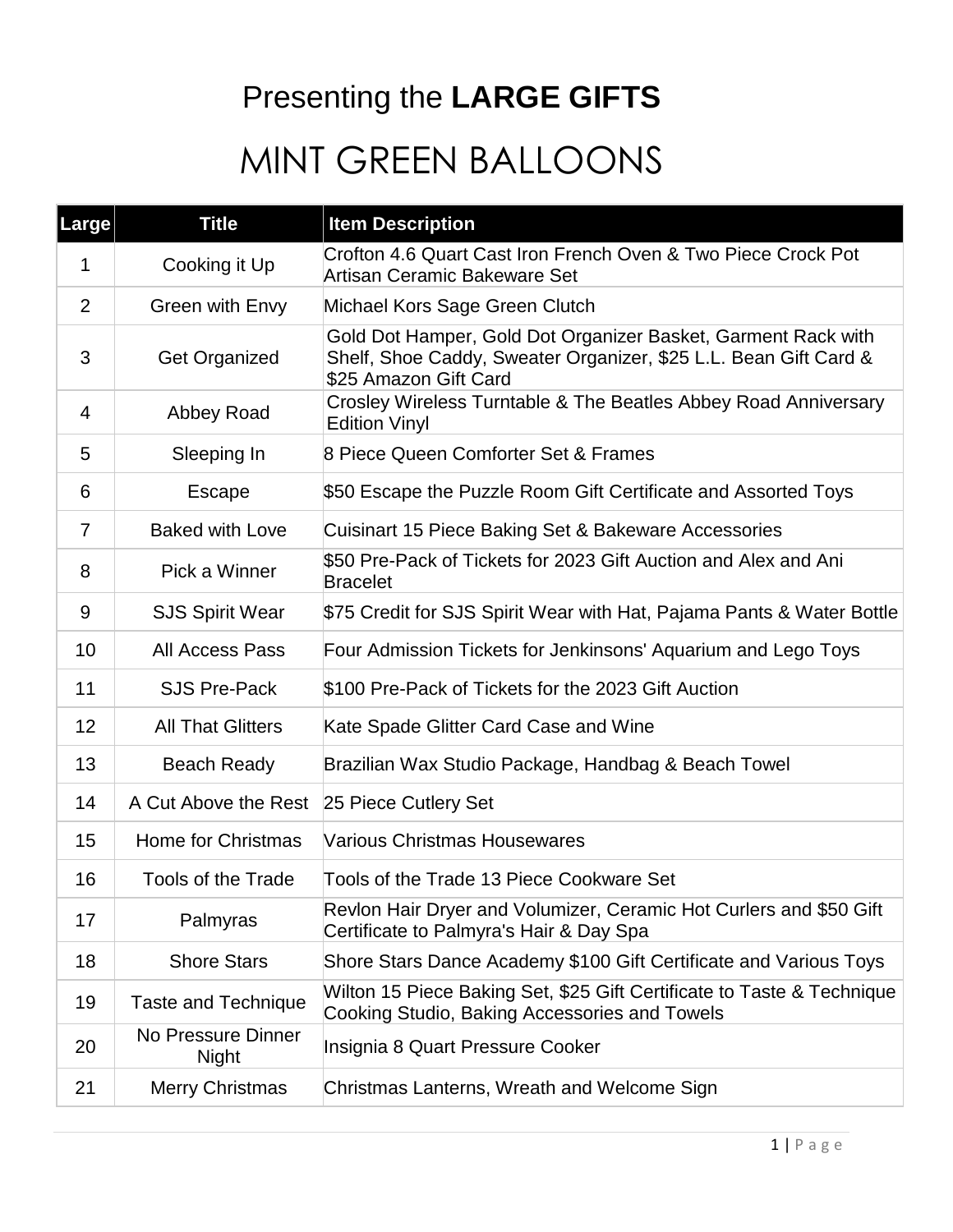| Large | <b>Title</b>                       | <b>Item Description</b>                                                                                                                                                                                             |
|-------|------------------------------------|---------------------------------------------------------------------------------------------------------------------------------------------------------------------------------------------------------------------|
| 22    | Fry it Up                          | Insignia 10 qt Digital Air Fryer Oven                                                                                                                                                                               |
| 23    | Shopping Day                       | Coach Wristlet & \$25 Amazon Gift Card                                                                                                                                                                              |
| 24    | Fiesta                             | \$25 Pancho Gift Card, Quesadilla Maker, Chip and Dip Serving<br>Platter                                                                                                                                            |
| 25    | Poor Cat                           | \$25 Poor Cat Gift Card, Poor Cat T-shirt and J. Crew Earrings                                                                                                                                                      |
| 26    | <b>Healthy Cooking</b>             | \$50 Costco Gift Card, NutriSlicer Vegetable & Fruit Slicer, Serving<br><b>Bowl &amp; Spoons</b>                                                                                                                    |
| 27    | <b>Family Fun Night</b>            | Family Skate for Four at Red Bank Armory Ice Complex, \$60<br>Applebee's Gift Card and Winter Decor                                                                                                                 |
| 28    | For the Kiddos                     | \$20 Learning Express Gift Card, Two Custom Tees @ Paint A Tee,<br>Gummy Candy Lab and a Big Dig Egg                                                                                                                |
| 29    | <b>Sports Fanatic</b>              | \$50 Gift Certificate for Eatontown Recreation Program, Wilson<br>Football, Basketball Hoop and Nerf Rival Camo Series                                                                                              |
| 30    | <b>Bath Time</b>                   | Grey Bath Towel Set with Crabtree and Evelyn Body Wash and<br>Lotion in a Large Basket                                                                                                                              |
| 31    | Roku Ready TV                      | <b>TCL 32 Inch Roku Smart TV</b>                                                                                                                                                                                    |
| 32    | Believe It Or Not                  | Two Free Admission Passes for Ripley's in Atlantic City, \$25 Crazees<br>Gift Card, & Lego and Friends Set                                                                                                          |
| 33    | No More Mosquitos                  | One Treatment from Last Bite Mosquito and Tick, Water Bottle and<br>Frisbee                                                                                                                                         |
| 34    | Let's Go Golfing                   | \$50 BRIA Disc Golf, \$25.00 Go Play Golf Gift Card, and Disc Golf<br>Accessories                                                                                                                                   |
| 35    | <b>Total Wine &amp; More</b>       | \$25 Total Wine, Four Wine Glasses, Wine Table and Bottle of White<br>Wine                                                                                                                                          |
| 36    | <b>Play Ball</b>                   | Four Tickets to Lakewood Blue Claws Game, Blue Claws Hat, Tote<br>Bag, Blue Claws Blanket and Bobble Head                                                                                                           |
| 37    | O Holy Night                       | Christmas Bath Towels, O Holy Night Sign, Christmas Angel,<br>Candles, Two Tea Light Holders, Candle Stick, Glittery Christmas<br>Tree and Christmas Picture Frame                                                  |
| 38    | Dinner at Nonna's                  | Gift Card for One Grandma Pie from Sea Bright Pizzeria, Eight<br>Canister Organizing Set, Stainless Steel Strainer and Pot, Jar of<br>Sauce, Pasta Plate, Microwave Reheat Plate, Bottle of Wine, & Bag<br>of Pasta |
| 39    | <b>Take Out Night</b>              | \$25 Gift Certificate to Federico's on Main Street, \$25 Gift Certificate<br>to Tino's Kitchen, Two Complimentary Entrees at Turning Point, \$25<br><b>Gift Card to Crazees Ice Cream</b>                           |
| 40    | Life is Better on a Bike           | Men's 26 Inch Cruiser Bike                                                                                                                                                                                          |
| 41    | Whale Watching                     | <b>Whale Art Print</b>                                                                                                                                                                                              |
| 42    | <b>Hungry Puppy</b>                | \$100 Hungry Puppy Gift Card, Dog Treats and Toys                                                                                                                                                                   |
| 43    | Curl Up with a Good<br><b>Book</b> | \$25 Amazon Gift Card, Assorted Teas, Mug, Throw Blanket, Throw<br>Pillow, and Autographed Novel                                                                                                                    |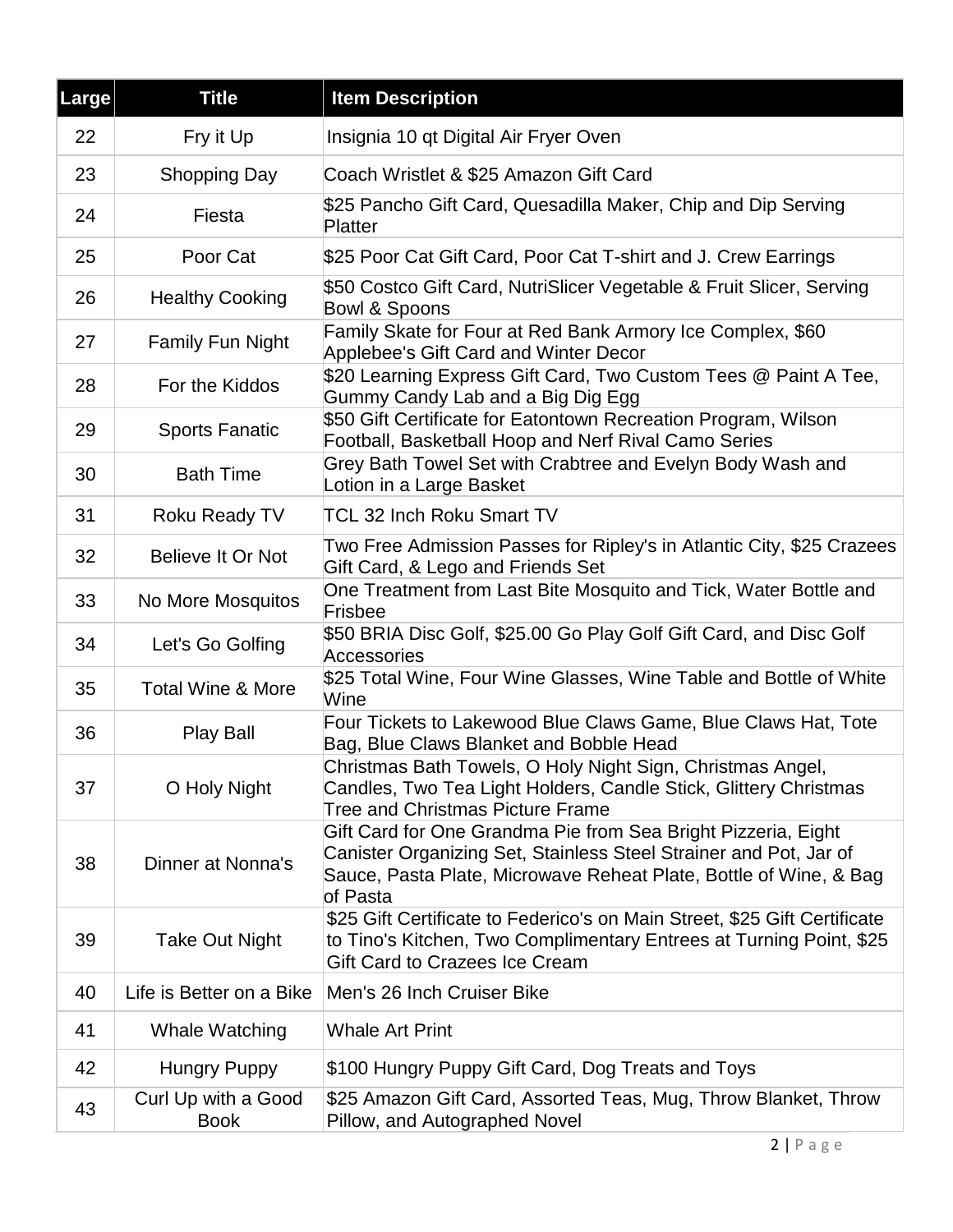| <b>Large</b> | <b>Title</b>                    | <b>Item Description</b>                                                                                                                                                     |
|--------------|---------------------------------|-----------------------------------------------------------------------------------------------------------------------------------------------------------------------------|
| 44           | Lovely Lenox                    | Lenox Large & Small Vases and Tray, Wine, Blessed Mother Picture,<br><b>White Wine and Earrings</b>                                                                         |
| 45           | Italian Night                   | \$50 Gift Certificate to Nino Jr's Italian Specialties, Crystal Vase, 16<br><b>Piece Glassware</b>                                                                          |
| 46           | Eat Clean Bro                   | Two 15 Day Our Team Fitness passes, \$50 Eat Clean Bro Gift Card,<br>and Assorted Fitness Gear                                                                              |
| 47           | <b>First Holy Communion</b>     | \$50 Gift Certificate for Touchstone Crystal, Various Precious<br><b>Moments Decor and Earrings</b>                                                                         |
| 48           | <b>Time for Breakfast</b>       | Bella Waffle Maker, Electric Kettle, Tea and Two Complimentary<br><b>Entrees from The Turning Point</b>                                                                     |
| 49           | Apples & Cinnamon               | \$25 Gift Card for Delicious Orchards, Apple Cookie Jar, Cinnamon<br>Yankee Candle, Frames and Wine                                                                         |
| 50           | <b>Hello Sunshine</b>           | Dooney & Bourke Yellow Handbag and Bottle of Pinot Grigio                                                                                                                   |
| 51           | Scentsational                   | Bylgari Omnia Coral Parfum, Joy Mangano Roll-up Toiletries Travel<br>Organizer and Jewelry                                                                                  |
| 52           | Happy Autumn                    | Autumn Decor Tray, Serving Bowl and Various Home Decor                                                                                                                      |
| 53           | <b>Garden Club</b>              | Two Complimentary Passes to Longwood Gardens, Garden Gazing<br><b>Ball with Stand and Gardening Accessories</b>                                                             |
| 54           | Go Fish                         | Zebco Easy & All-Purpose Fishing Rod, Tak Waterman Winter Cap,<br><b>Trucker Hat and T-shirt</b>                                                                            |
| 55           | <b>Safety First</b>             | \$25 Gift Card to CVS Pharmacy and Assorted Health & Safety Items                                                                                                           |
| 56           | <b>Juicy Couture</b>            | One CoCo Bond Spa Manicure and Pedicure & Juicy Couture<br><b>Cosmetic Bag Set</b>                                                                                          |
| 57           | Take Me Out to the Ball<br>Game | 4 Upper Box Tickets to Somerset Patriots game, \$25 in Gift Cards to<br>Windmill, Foam Bat & Ball & Two Ergonomic Luxury Seat Cushions                                      |
| 58           | Mother's Day                    | \$50 Gift Certificate to Rooney's Oceanfront Restaurant, Coach<br><b>Wristlet and Necklace</b>                                                                              |
| 59           | <b>Pamper Yourself</b>          | \$50 Gift Card to Arch Brow Bar & Assorted Beauty Products                                                                                                                  |
| 60           | For Your Kitchen                | Non-stick Titanium & Copper Electric Smokeless Grill, Crofton<br>Copper Crisper, 12" Roaster with Rack, Plateware and Recipe Book                                           |
| 61           | <b>Charcuterie Board</b>        | \$50 Gift Card to Talula's, Charcuterie Kit, Olive Oil Dispenser                                                                                                            |
| 62           | <b>Hockey Night</b>             | \$25 Gift Card to Jack's Goal Line Stand, NY Rangers Backpack, T-<br>shirt, Stick and Puck                                                                                  |
| 63           | Erin Go Bragh                   | \$75 Gift Certificate to St. Stephen's Publick House, Bottle of<br>Jameson Irish whiskey, One Brandy Glass and Six Passes to Uncle<br>Vinnie's Comedy Club for May 18, 2022 |
| 64           | Paninis                         | <b>Breville Two Slice Panini Press</b>                                                                                                                                      |
| 65           | Dancing Through Life            | Six Free Dance Classes at Dancing Through Life, Tutu, Scrapbook &<br>Toy                                                                                                    |
| 66           | <b>Fitness at The Fort</b>      | One Month Free at the Fort Athletic Club, 40oz RTIC Water Bottle, T-<br>shirt and Socks                                                                                     |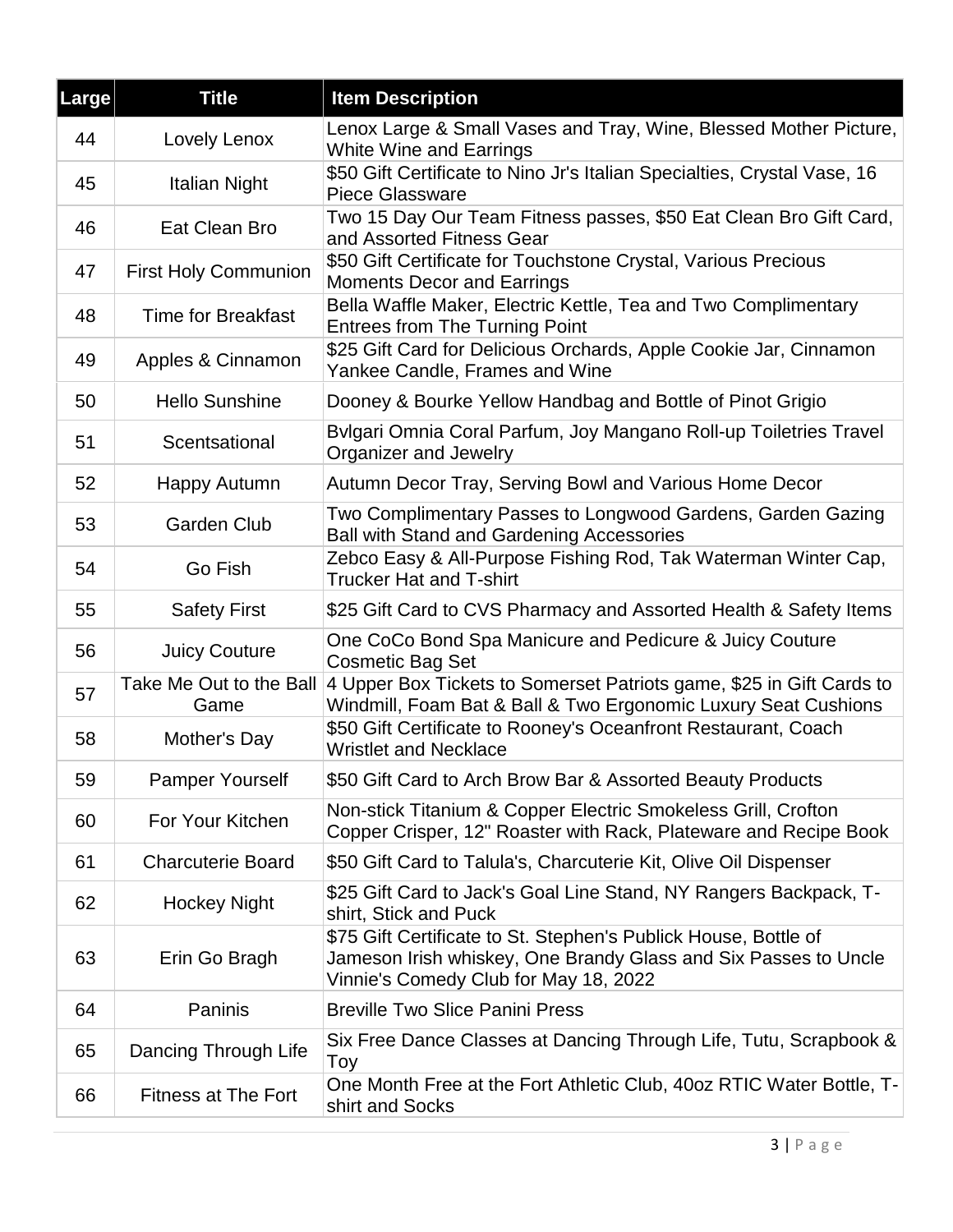| Large | <b>Title</b>                           | <b>Item Description</b>                                                                                                                                                          |
|-------|----------------------------------------|----------------------------------------------------------------------------------------------------------------------------------------------------------------------------------|
| 67    | <b>Green Leaf Pet Resort</b>           | \$100 Gift Certificate to Green Leaf Pet Resort, Puppy Treats & Toys                                                                                                             |
| 68    | <b>Slumber Party</b>                   | Vera Bradley Overnight Duffle, Travel Case, Girls Crafts and Games                                                                                                               |
| 69    | A Time to Kiln                         | Gift Certificate for A Time to Kiln for One Ceramic Piece, Canvas<br>Painting, Frame, Angel Figurine & Jewelry                                                                   |
| 70    | Cigars & More                          | \$50 Gift Card to Cortez Cigars, Bottle of Wine, Cognac, Two Cigars,<br>a Cutter and a Handmade Pen                                                                              |
| 71    | <b>Happy Holidays</b>                  | Assorted Holiday Home Decor & \$25 Gift Card to Amazon                                                                                                                           |
| 72    | It's Fun to Stay at the<br><b>YMCA</b> | One Month Family Membership to the YMCA, Duffle Bag, T-shirt and<br><b>Water Bottle</b>                                                                                          |
| 73    | <b>Earth Treasures</b>                 | \$100 Gift Card to Earth Treasures, Decorative Bowl, Swarovski<br><b>Crystal Jewelry</b>                                                                                         |
| 74    | <b>Ballerina Girl</b>                  | Two Complimentary Ballet Classes at Monmouth Academy of Ballet,<br>Leotard, Tights, Ballet Slippers and Assorted Toys                                                            |
| 75    | <b>Amazing Lashes</b>                  | Full Set of Lashes to Amazing Lash Studio, Sephora Scent Sampler<br>& Betsey Johnson Wallet                                                                                      |
| 76    | <b>Buon Appetito!</b>                  | \$50 Gift Card to Patrizia's of Red Bank, 16 Piece Dinnerware Set,<br>and Bottles of White & Red Wine                                                                            |
| 77    | Time to Wine                           | His and Hers TFX Stainless Steel Watches with Navy Faces by<br>Bulova, Bottles of Red and White Wine                                                                             |
| 78    | Camp Bow Wow                           | \$50 Petco Gift Card, Dog Bed, Mat, Leash, Collar & Pet Toys                                                                                                                     |
| 79    | Sushi for Dinner                       | Black & Decker 14 Cup Rice Cooker, DIY Sushi Bazooka Kit,<br>Cookbook & Bottle of Sake                                                                                           |
| 80    | Swarovski Crystal                      | Swarovski Crystal Heart Pendant Necklace with Crystal Bowl                                                                                                                       |
| 81    | <b>Beach Read</b>                      | Autographed Novel by Debbie Macomber, Audiobook, Tote Bag,<br>Cedar Cove by Debbie Macomber Sand Dollar Serving Tray &<br>Kitchen Towel, and Candle                              |
| 82    | <b>Lunch Dinner Dessert</b>            | \$25 Gift Card to Federico's on Main, \$25 Gift Certificate to Long<br>Branch Poultry Farm, \$25 Gift Card to Carvel, Wine Holder, Bottle of<br>Red Wine & Necklace and Earrings |
| 83    | <b>Masters of Illusion</b>             | Two Tickets for Masters of Illusion for October 13, 2022 at Count<br>Basie Center for the Arts and Card Games and Tricks                                                         |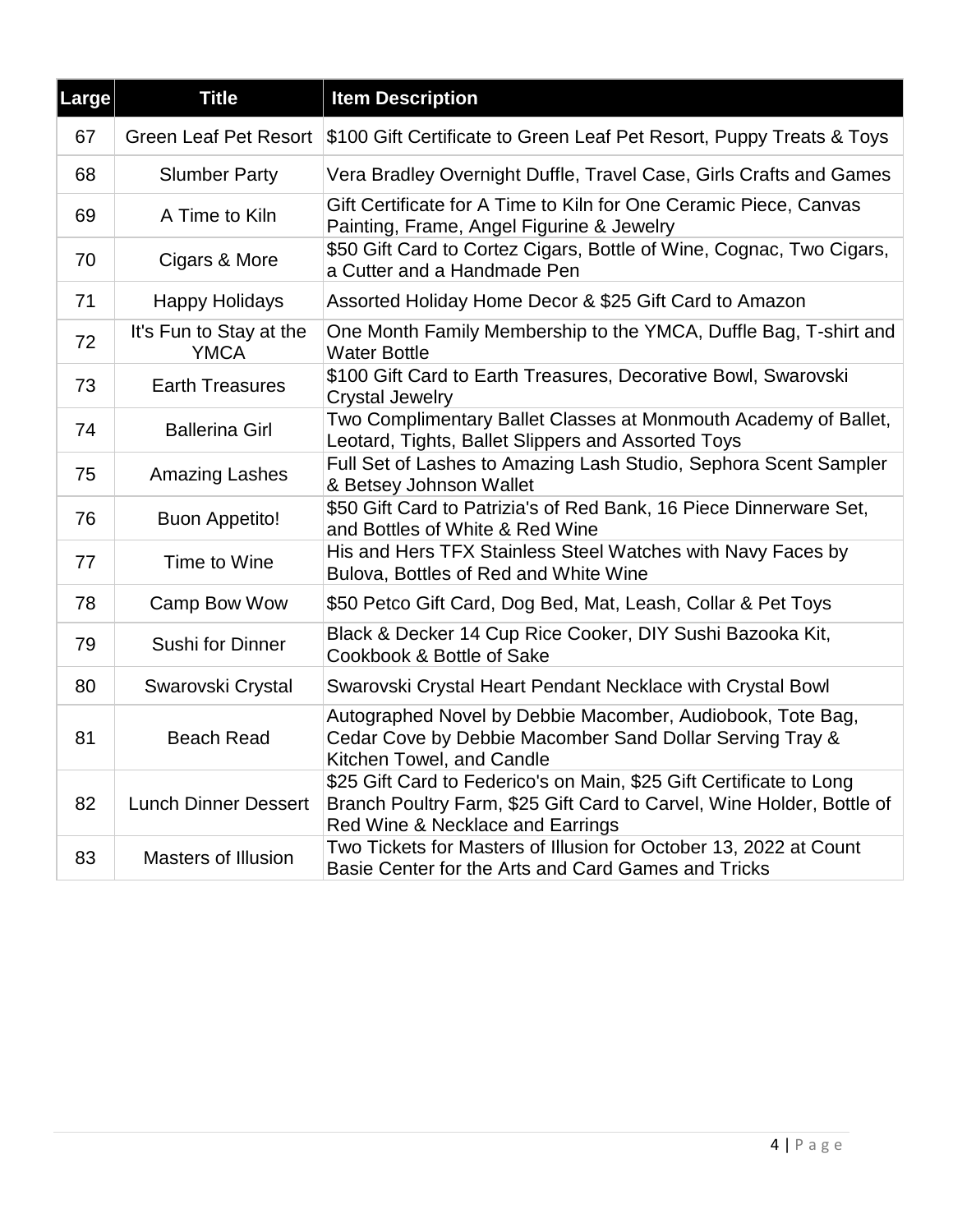### Presenting the **SUPER GIFTS**

# TURQUOISE BALLOONS

| <b>Super</b>   | <b>Title</b>                       | <b>Item Description</b>                                                                                                    |
|----------------|------------------------------------|----------------------------------------------------------------------------------------------------------------------------|
| $\mathbf 1$    | Beach Day                          | Navy Vera Bradley Beach Tote Bag and Towels                                                                                |
| $\overline{2}$ | <b>SJS Angels</b>                  | \$250 SJS Tuition Credit                                                                                                   |
| 3              | <b>Red Hot</b>                     | Red Coach Zip Tote                                                                                                         |
| 4              | <b>Hell's Kitchen</b>              | Hell's Kitchen Signature Bakeware Set with Kitchen Gadgets                                                                 |
| 5              | Cozy Up                            | Lenovo Nook 10" HD Tablet with Case and Throw Blanket                                                                      |
| 6              | Mr. Coach                          | Coach Men's Three Piece Wallet Set                                                                                         |
| $\overline{7}$ | Win Big                            | \$200 Pre-Pack Tickets for 2023 Gift Auction                                                                               |
| 8              | Poolside                           | \$200 At Home Recreation Gift Card and Pool Accessories                                                                    |
| 9              | A Day at the<br>Promenade          | Promenade Beach Club Gift Card for a Day at the Beach for Four,<br>\$50 Gift Card for Snack Bar, T-Shirts, Towels and Toys |
| 10             | <b>What's For Dinner?</b>          | Cuisinart 11 Piece Nonstick Pots and Pans Set & Hamilton Beach Six<br><b>Quart Slow Cooker</b>                             |
| 11             | Spade and Stripes                  | Kate Spade Striped Canvas Crossbody Bag                                                                                    |
| 12             | Apple of My Eye                    | Apple AirPods Pro                                                                                                          |
| 13             | It Pays to Go Here                 | \$250 SJS Tuition Credit                                                                                                   |
| 14             | A Whale of a Day                   | One Year Family Membership to Tuckerton Seaport & Vineyard Vines<br>Canvas Whale Bag with Navy Clutch and Accessories      |
| 15             | It's Summertime                    | Vera Bradley Beach Tote with Towels and Airbrush Tanning<br>Certificate                                                    |
| 16             | Light my Fire                      | 26" Steel Round Firepit with Cover                                                                                         |
| 17             | <b>Pampered Chef</b>               | Pampered Chef Baking Dishes, Mixing Bowl, Cake Mix and Baking<br>Accessories                                               |
| 18             | Hostess with the<br><b>Mostest</b> | Cuisinart 13 Piece Fondue Set, Glass Trays, Crystal Vase, Wine<br><b>Glasses and Candle</b>                                |
| 19             | It's Fall Y'All                    | Autumn Home Decor, Wreath, Frame and Decorative Pumpkins                                                                   |
| 20             | <b>School Shopping</b>             | \$150 Flynn & O'Hara Gift Card and XL SJS Spirit Wear Hooded<br><b>Jacket and Water Bottle</b>                             |
| 21             | Spring Into Coach                  | Coach Jewelry Case with Earrings and Bracelet                                                                              |
| 22             | Twas the Night Before<br>Christmas | Four Christmas Stockings, Evergreen Garland, Two Mini Christmas<br>Trees, Christmas Sign and Decorations for the Home      |
| 23             | Food Ninja                         | Ninja Super Quick Food Processor with Pyrex Littles Five Piece Set                                                         |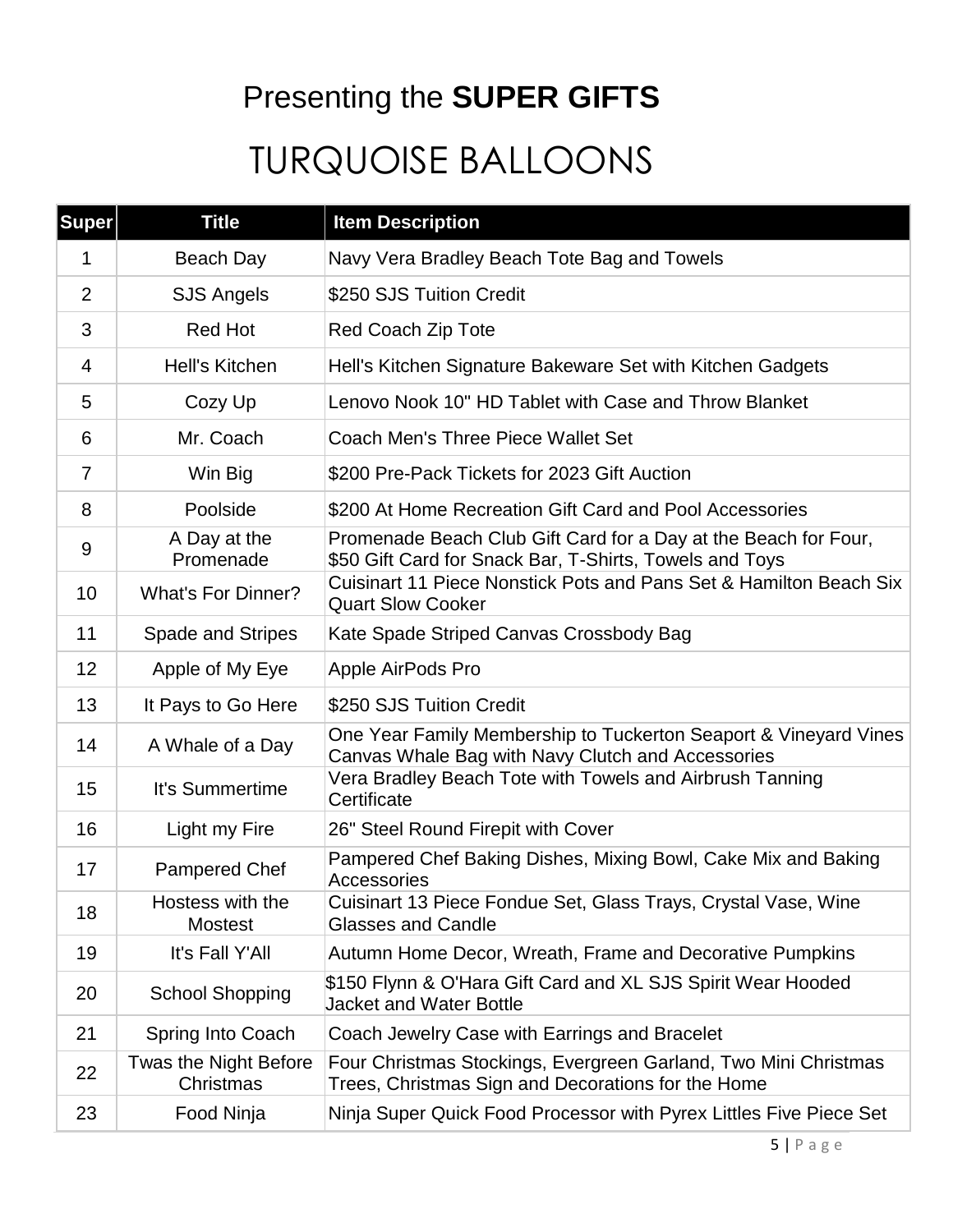| <b>Super</b> | <b>Title</b>                        | <b>Item Description</b>                                                                                                                                                 |
|--------------|-------------------------------------|-------------------------------------------------------------------------------------------------------------------------------------------------------------------------|
| 24           | For the Girls                       | Two Lego Friends Sets with a Free Month to Aerials Gymnastics                                                                                                           |
| 25           | Beige Not Boring                    | Large Beige Signature Coach Tote Bag                                                                                                                                    |
| 26           | <b>TV Night</b>                     | Hisense 50" UHD 4K TV                                                                                                                                                   |
| 27           | Time to Relax                       | Weighted Blanket and Cryotex Massager                                                                                                                                   |
| 28           | Chop Chop!                          | Cutting Boards, Knives Set, \$25 Gift Card for Foodtown, Dish Towel<br>and Tablecloth, Sign and 12 Inch Roasting Pan                                                    |
| 29           | Laugh and Sip                       | Admission for Six to Uncle Vinnie's Comedy Club for April 21, 2022,<br>Bottle of Bourbon, Wooden Whiskey Barrell & Two Whiskey Glasses                                  |
| 30           | Orange Crush                        | Kate Spade Orange Wallet                                                                                                                                                |
| 31           | Breakfast, Lunch &<br><b>Dinner</b> | Mr. Coffee Coffee Pot, Electric Skillet, \$100 Gift Card to 618<br>Restaurant, \$20 Gift Card to Neil's Kitchen, \$20 Gift Card to Amy's<br><b>Omelette House</b>       |
| 32           | <b>Caseys Summer Camp</b>           | RBC Green and Gold Summer Camp Gift Certificate & Caseys<br>Sweatshirt                                                                                                  |
| 33           | <b>Blushing</b>                     | <b>Small Pink Coach Handbag</b>                                                                                                                                         |
| 34           | <b>Leopard Print</b>                | Kate Spade Leopard Print Laptop Case, Leopard Print Lap Desk &<br><b>Notebook</b>                                                                                       |
| 35           | <b>Tailgate Party</b>               | Yeti Hopper Flip Cooler                                                                                                                                                 |
| 36           | Cruisin'                            | Women's 26 Inch Margaritaville Beach Cruiser                                                                                                                            |
| 37           | Night of Laughs                     | \$50 Gift Certificate to Nino Jr's Italian Specialties, Admission for Ten<br>for Stress Factory Comedy Club, Frye Winter Cap and Wallet,<br><b>Handbag and Earrings</b> |
| 38           | <b>Target Run</b>                   | \$30 Target Gift Card, Runner Rug, Two Piece Wall Hanging and<br><b>Throw Pillow</b>                                                                                    |
| 39           | <b>Guys Night</b>                   | \$25 Gift Card to Jack's Goal Line Stand, Admission for Ten to Stress<br>Factory Comedy Club, Beer Carrier, Drinking Game                                               |
| 40           | <b>God Bless America</b>            | Patriotic Outdoor Entertaining Tableware and Large Patio Umbrella                                                                                                       |
| 41           | Mangia                              | \$50 Gift Certificate for Piccola Italia Restaurant, Michael Kors Wine<br>Carrier, Red Wine, Hat and Matching Wristlet                                                  |
| 42           | We're Grillin'                      | Smoke Hollow Propane Tabletop Grill, Grill Tools                                                                                                                        |
| 43           | Pour Me a Cold One                  | Outdoor Beer Carrier Table, Six Pack of Beer, Ice Bucket, \$25 Gift<br>Card to Pete and Elda's and Four Uncle Vinnie's Comedy Club Passes<br>for May 4, 2022            |
| 44           | <b>Moscow Mules</b>                 | Moscow Mule Mixes, Bar Shaker and Tools, Moscow Mule Mugs,<br>Margarita Glasses, \$25 TGI Fridays Gift Certificate                                                      |
| 45           | <b>Backyard Fun</b>                 | Three Piece Outdoor Conversation Patio Set                                                                                                                              |
| 46           | <b>Home Sweet Home</b>              | Large Round Wicker Mirror and \$150 Gift Card to Home Depot                                                                                                             |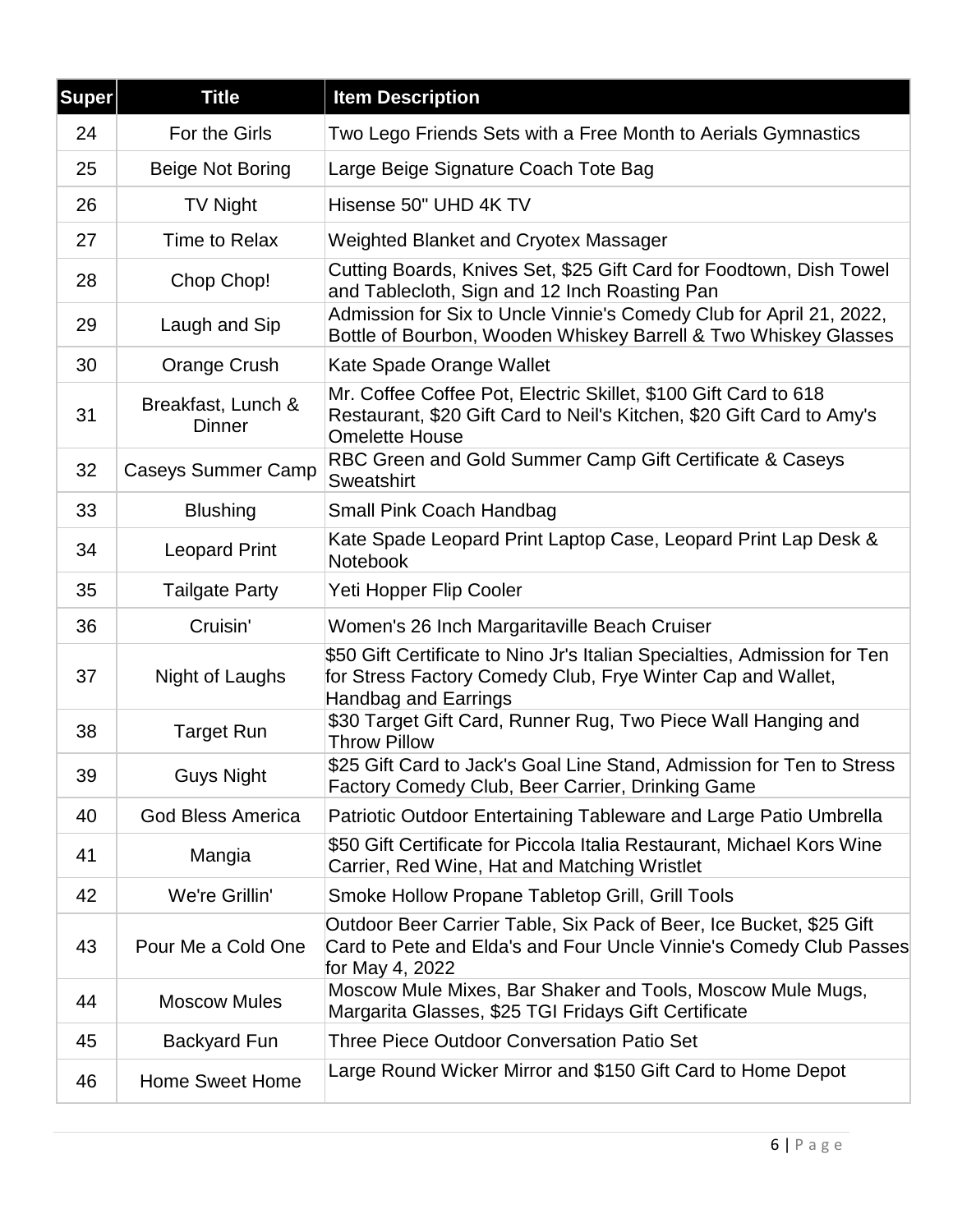| <b>Super</b> | <b>Title</b>                   | <b>Item Description</b>                                                                                                                                                                                                     |
|--------------|--------------------------------|-----------------------------------------------------------------------------------------------------------------------------------------------------------------------------------------------------------------------------|
| 47           | Movie Night                    | CiBest Portable Video Projector, Popcorn Popper, Popcorn and<br>Popcorn Bowls                                                                                                                                               |
| 48           | Avon Calling!                  | Assorted Avon Skincare Products and Make-Up                                                                                                                                                                                 |
| 49           | For the Men                    | Men's Shoulder Briefcase, Tile Versatile Tracker for Keys, Vehicle<br>BlackBox DVR, Five Tickets to Uncle Vinnie's Comedy Club for June<br>8, 2022, Watch & Wallet                                                          |
| 50           | Purr 'N Pooch                  | One Night Free Lodging, Individual Playtime & Bathing for Purr 'N<br>Pooch & Pandora Bracelet                                                                                                                               |
| 51           | Skate & Ski                    | Skateboard from Branded, Two One Day Midweek Non-Holiday Lift<br>Tickets for 2022/2023 Ski Season at Shawnee Mountain                                                                                                       |
| 52           | Lawn Seats                     | Two Lawn Seat to PNC Bank Arts Center, \$50 Gift Card to Rooney's<br>Oceanfront Restaurant, Two Caribbean Joe Lawn Chairs, Kate Spade<br>Reusable Tote Bag & Vera Bradley Wristlet                                          |
| 53           | Stay in Bed                    | Queen Size Bronze Metal Bed Frame                                                                                                                                                                                           |
| 54           | Spa Day                        | Shiatsu Foot Massager with Heat, Weighted Blanket, Air Purifier,<br>Aromatherapy Neck & Shoulder Wrap                                                                                                                       |
| 55           | For the Birthday Boy           | Four All-Day Passes to Yestercades, \$50 Gift Card for Crazees Ice<br>Cream, Assorted Games & Toys                                                                                                                          |
| 56           | How Women Tell Time            | Nespresso Vertuo Plus Coffee Maker and 12 Coffee Pods, 18<br>Starbucks Coffee Pods, Wine Glass, Coffee Mug Holder and Wine                                                                                                  |
| 57           | Very Vera                      | Vera Bradley Tote Bag, Beach Towel, Travel Case and Accessories                                                                                                                                                             |
| 58           | Locals Only                    | \$150 Gift Card to McCloone's Restaurants, \$25 Gift Card to<br>Lighthouse, Lighthouse T-shirt, Beach Ball, Frisbee, Beach Towel &<br>Jersey Shore Wall Hanging                                                             |
| 59           | Tony Baloney & Uncle<br>Vinnie | Americana Bean Bag Toss Game, \$100 Gift Card to Tony Baloney's,<br>Six Tickets to Uncle Vinny's for April 20, 2022 and Admission for Ten<br>People to Stress Factory Comedy Club                                           |
| 60           | <b>Treat Yourself</b>          | \$100 Gift Certificate to Signature Nails, Stackable Jewelry Cases,<br>Jewelry Display Tree, Turquoise Necklace, Bracelet & Earrings                                                                                        |
| 61           | His & Hers Workouts            | Two Personal Training Sessions at Mike Duffy's Personal Training,<br>Pilates Blast Gift Certificate for Two Classes and Pilates Blast<br>Accessories                                                                        |
| 62           | Wizard of Oz                   | Five Front Row Tickets for SJS Wizard of Oz Performance for<br>Saturday May 21, 2022, Two Wizard of Oz Tumblers, Wizard of Oz<br>Throw Blanket, \$200 Gift Certificate to Zachary's Restaurant and<br><b>Assorted Candy</b> |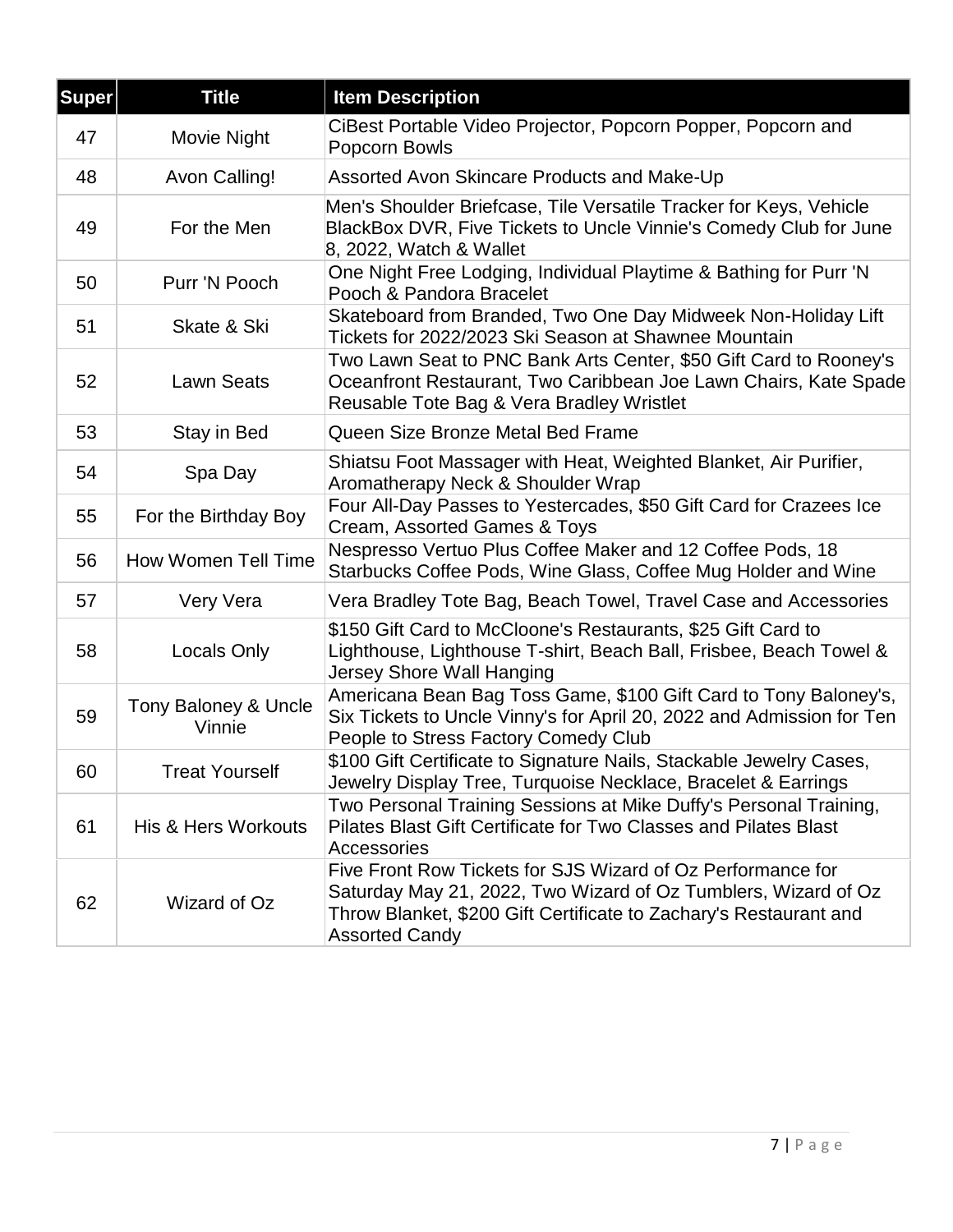### Presenting the **MEGA GIFTS**

# HOT PINK BALLOONS

| Mega           | <b>Title</b>                           | <b>Item Description</b>                                                                                                            |
|----------------|----------------------------------------|------------------------------------------------------------------------------------------------------------------------------------|
| 1              | <b>Swivel-Rock-Recline</b>             | <b>JaxCo Furniture Swivel Rocker Recliner</b>                                                                                      |
| 2              | Pretty in Pink                         | Pink Kate Spade Tote Bag                                                                                                           |
| 3              | <b>Neat Freak</b>                      | Bobsweep Pro Robotic Vacuum Cleaner                                                                                                |
| 4              | <b>SJS The Best</b>                    | \$500 SJS Tuition Credit                                                                                                           |
| 5              | Creamsatchel                           | Cream Coach Zip Satchel                                                                                                            |
| 6              | Mix It Up                              | Kitchenaid Professional 5 Plus Mixer                                                                                               |
| $\overline{7}$ | Hot Hot Hot                            | SJS Free Hot Lunch for 2022-2023                                                                                                   |
| 8              | <b>Mauveless</b>                       | Coach Mauve Zip Satchel                                                                                                            |
| 9              | <b>Bon Voyage</b>                      | Vera Bradley 27" Luggage Spinner with Travel Blanket and<br><b>Mask</b>                                                            |
| 10             | <b>Virtual Reality</b>                 | <b>Oculus Quest 2</b>                                                                                                              |
| 11             | <b>Get Fresh</b>                       | Fresh Personal Training Gift Card for Five Personal Training<br>Lessons & T-shirt                                                  |
| 12             | Girl's Night Out                       | Kate Spade Black Satchel & Jewelry                                                                                                 |
| 13             | <b>Michael Kors</b>                    | Michael Kors Small Shoulder Bag                                                                                                    |
| 14             | Warm & Cozy                            | Nautica Twin XL Comforter Set with Candles                                                                                         |
| 15             | Roomba                                 | iRobot Roomba i3+                                                                                                                  |
| 16             | <b>Playstation 5</b>                   | Sony Playstation 5 with Controller and Game                                                                                        |
| 17             | <b>Microsoft Surface</b><br>Laptop Pro | Microsoft Surface Laptop Pro                                                                                                       |
| 18             | <b>Bonne Nuit</b>                      | Eiffel Tower Wine Rack, \$150 Pazzo Gift Card, Jewelry and<br>Scarf                                                                |
| 19             | <b>Kors You Deserve It</b>             | Michael Kors Tote Bag and \$50 gift card for Mr. C's Beach<br><b>Bistro</b>                                                        |
| 20             | Sea's the Day                          | Tag Five Piece Luggage Set, Two Round Trip Passes for<br>Seastreak Ferry to NYC, and Two Passes to Mystic Seaport<br><b>Museum</b> |
| 21             | Mr. Fix It                             | \$100 Gift Certificate for Prown's Hardware Store, Hand Truck &<br><b>DeWalt Drill</b>                                             |
| 22             | Camp Out                               | 11x10 Pop Up Screened Camping Tent and Two Zero Gravity<br>Lounge Chairs                                                           |